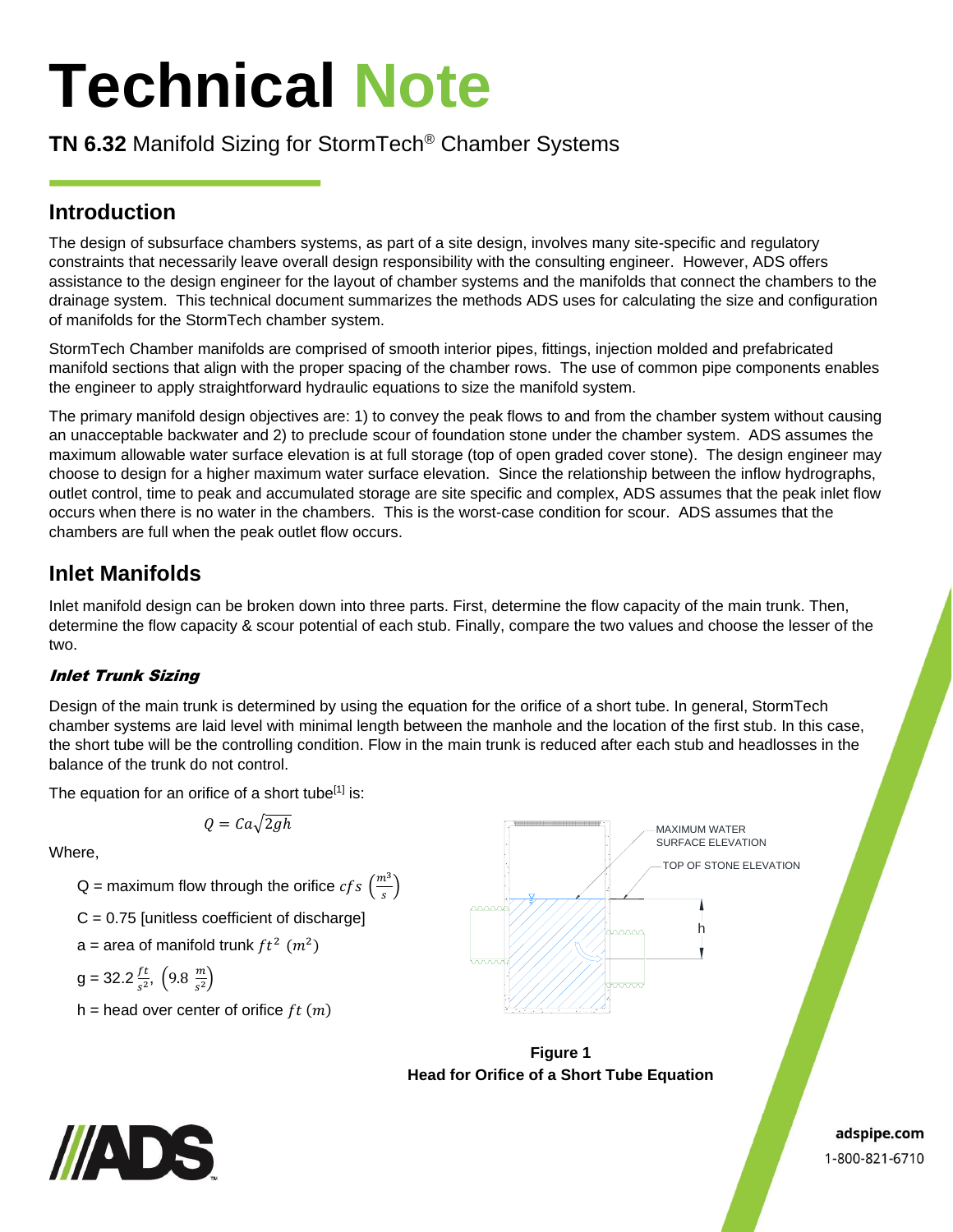The value of "h" is dependent on the size, invert, and configuration of the selected manifold. Chamber size and cover may limit the manifold sizes available. Ultimately, a manifold is considered acceptable when the values for both "a" and "h" produce a value of Q greater than the required inlet flow. Values of "h" are typically based on standard StormTech components. Standard stub inverts can be found on the Technical Specification corresponding to the chamber model.

The design engineer may apply a greater value for "h" if it is not limited by the maximum water surface elevation being set at the top of stone.

#### Inlet Stub Sizing

Inlet stub flows have been calculated by evaluating the stub connection as a circular broad crested weir<sup>[2]</sup>. The flow through the stub can be calculated using the following equations:

$$
Q = C_d d_0^{2.5} g^{0.5} f(\theta)
$$
  

$$
C_d = 0.93 + 0.10 \frac{H_1}{L}
$$

Where,

 $C_d$  = discharge coefficient [unitless dimension]

L = length of weir in the flow direction  $ft(m)$ 

$$
g = 32.2 \frac{ft}{s^2}, \left(9.8 \frac{m}{s^2}\right)
$$

 $H_1$  = energy head  $ft(m)$ 

 $d_0$  = stub diameter  $ft(m)$ 

 $f(\theta)$  = shape factor for the control section

The shape factor can be interpolated from Table 1 and varies based on the energy head. The energy head is assumed to not exceed the diameter of the stub.

**Figure 2 StormTech Manifold as a Broad-Crested Weir with Circular Cross Section**

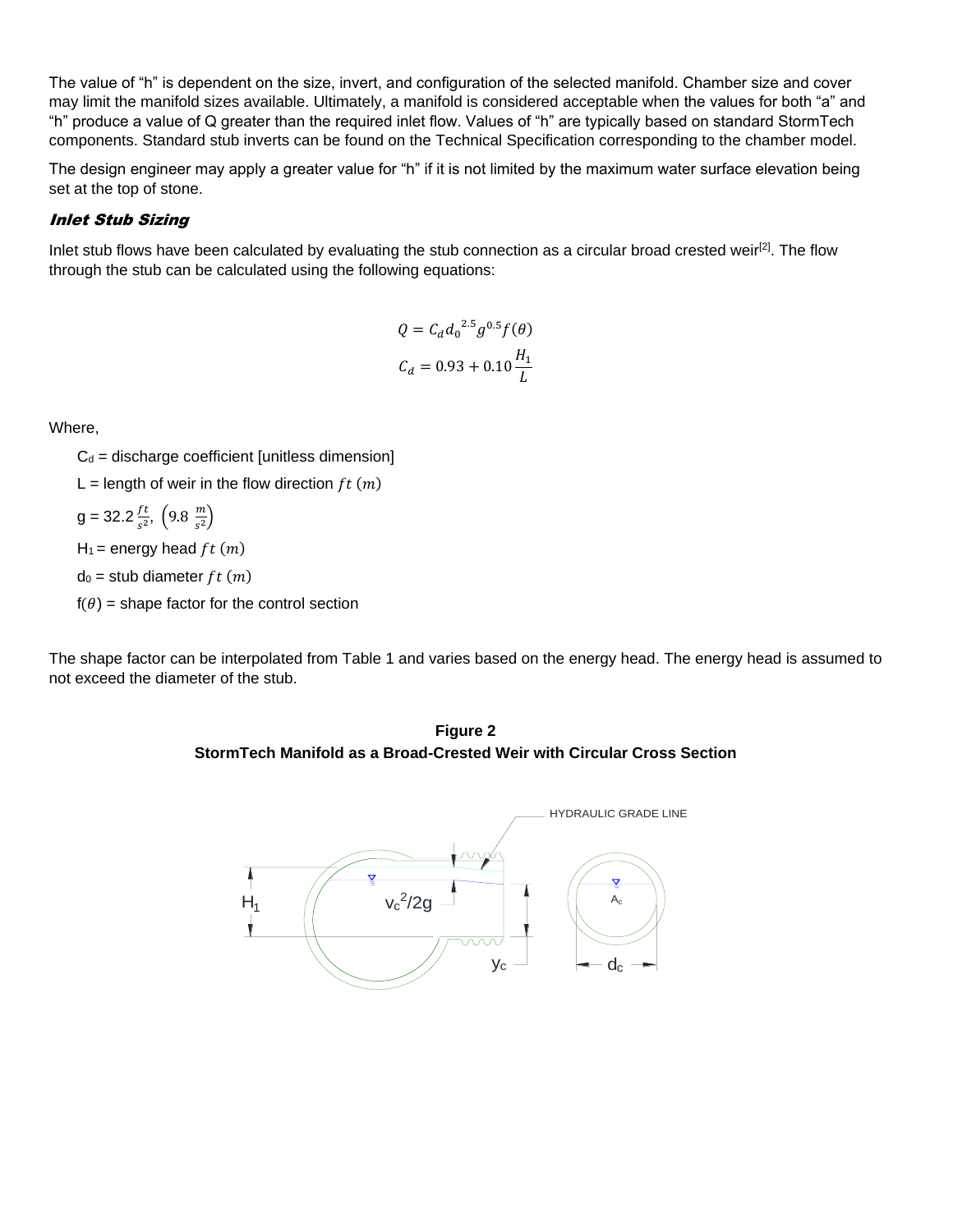#### **Table 1**

## **Ratios for Determining the Discharge Q of a Broad-Crested Weir with a Circular Control Section[2]**

| $\pmb{H_1}$<br>$\overline{d_c}$ | $f(\theta)$ | $H_1$<br>$\overline{d_c}$ | $f(\theta)$                | $H_1$<br>$\overline{d_c}$ | $f(\theta)$ |
|---------------------------------|-------------|---------------------------|----------------------------|---------------------------|-------------|
| 0.0668                          | 0.0027      | 0.4926                    | 0.1311                     | 0.9502                    | 0.4189      |
| 0.0803                          | 0.0039      | 0.5068                    | 0.1382                     | 0.9674                    | 0.4314      |
| 0.0937                          | 0.0053      | 0.5211                    | 0.1455                     | 0.9848                    | 0.444       |
| 0.1071                          | 0.0068      | 0.5354                    | 0.1529                     | 1.0025                    | 0.4569      |
| 0.1206                          | 0.0087      | 0.5497                    | 0.1605                     | 1.0204                    | 0.4701      |
| 0.1341                          | 0.0107      | 0.5641                    | 0.1683                     | 1.0386                    | 0.4835      |
| 0.1476                          | 0.0129      | 0.5786                    | 0.1763                     | 1.0571                    | 0.4971      |
| 0.1611                          | 0.0153      | 0.5931                    | 0.1844                     | 1.0759                    | 0.5109      |
| 0.1746                          | 0.0179      | 0.6076                    | 0.1927                     | 1.0952                    | 0.5252      |
| 0.1882                          | 0.0214      | 0.6223                    | 0.2012                     | 1.1148                    | 0.5397      |
| 0.2017                          | 0.0238      | 0.6369                    | 0.2098                     | 1.1349                    | 0.5546      |
| 0.2153                          | 0.027       | 0.6517                    | 0.2186                     | 1.1555                    | 0.5698      |
| 0.2289                          | 0.0304      | 0.6665                    | 0.2276                     | 1.1767                    | 0.5855      |
| 0.2426                          | 0.034       | 0.6814                    | 0.2368                     | 1.985                     | 0.6015      |
| 0.2562                          | 0.0378      | 0.6964                    | 0.2461                     | 1.221                     | 0.618       |
| 0.2699                          | 0.0418      | 0.7114                    | 0.2556                     | 1.2443                    | 0.6351      |
| 0.0736                          | 0.046       | 0.7265                    | 0.2652                     | 1.2685                    | 0.6528      |
| 0.2973                          | 0.0504      | 0.7417                    | 0.275                      | 1.2938                    | 0.6712      |
| 0.3111                          | 0.055       | 0.757                     | 0.2851                     | 1.3203                    | 0.6903      |
| 0.3248                          | 0.0597      | 0.7724                    | 0.2952                     | 1.3482                    | 0.7102      |
| 0.3387                          | 0.0647      | 0.7879                    | 0.3056                     | 1.3777                    | 0.7312      |
| 0.3525                          | 0.0698      | 0.8035                    | 0.3161                     | 1.4092                    | 0.7533      |
| 0.3663                          | 0.0751      | 0.8193                    | 0.3268                     | 1.4432                    | 0.7769      |
| 0.3802                          | 0.0806      | 0.8351                    | 0.3376                     | 1.48                      | 0.8021      |
| 0.3942                          | 0.0863      | 0.8511                    | 0.3487                     | 1.5204                    | 0.8293      |
| 0.4081                          | 0.0922      | 0.8672                    | 0.3599                     | 1.5655                    | 0.8592      |
| 0.4221                          | 0.0982      | 0.8835                    | 0.3713                     | 1.6166                    | 0.8923      |
| 0.4361                          | 0.1044      | 0.8999                    | 0.3829                     | 1.6759                    | 0.9297      |
| 0.4502                          | 0.1108      | 0.9165                    | 0.3947                     | 1.7465                    | 0.9731      |
| 0.4643                          | 0.1174      | 0.9333                    | 0.4068<br>1.8341<br>1.0248 |                           |             |
| 0.4784                          | 0.1289      |                           |                            |                           |             |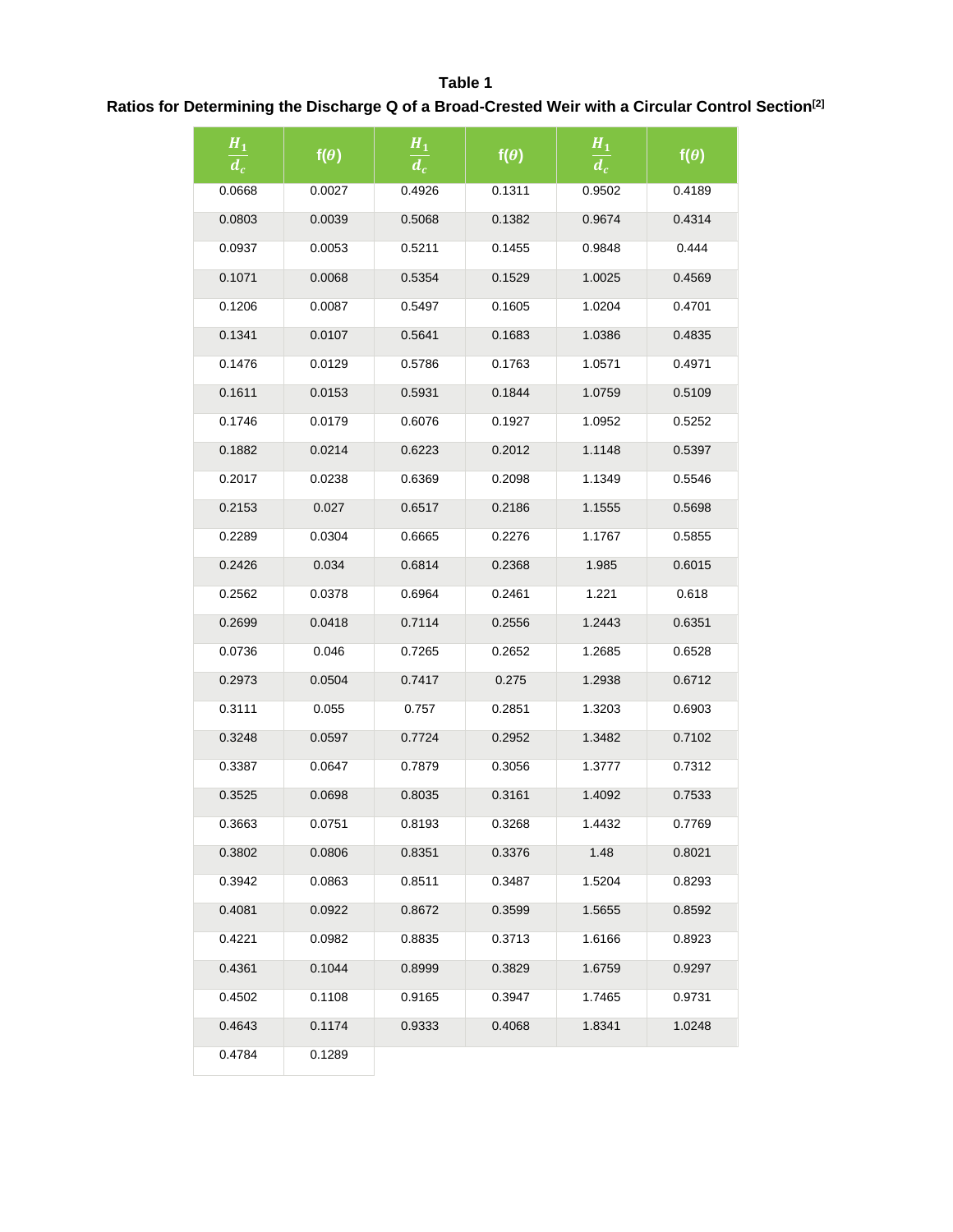In addition to determining the hydraulic capacity of the stub, the velocity of flow down the chamber must be checked to ensure that the scour velocity of the stone is not exceeded. Scour velocity is based on the critical shear stress of the bedding material which is dependent on particle size. The No. 57 stone is used for the analysis since the particle diameter of the material is the smallest allowed in StormTech material guidance. Permissible shear velocity and shear stress can be found in Table 2.

| <b>Material</b>                             | <b>Clear Water</b>                  |                                       | <b>Water Transporting Colloidal</b><br><b>Silts</b> |                                       |  |
|---------------------------------------------|-------------------------------------|---------------------------------------|-----------------------------------------------------|---------------------------------------|--|
|                                             | $\bigcup \left[\frac{ft}{s}\right]$ | $\tau_0 \left[\frac{lb}{ft^2}\right]$ | $\bigcup \left[\frac{ft}{s}\right]$                 | $\tau_0 \left[\frac{lb}{ft^2}\right]$ |  |
| Fine sand, colloidal                        | 1.50                                | 0.027                                 | 2.50                                                | 0.075                                 |  |
| Sandy Ioam, noncolloidal                    | 1.75                                | 0.037                                 | 2.50                                                | 0.075                                 |  |
| Silt loam, noncolloidal                     | 2.00                                | 0.048                                 | 3.00                                                | 0.11                                  |  |
| Alluvial silts, noncolloidal                | 2.00                                | 0.048                                 | 3.50                                                | 0.15                                  |  |
| Ordinary firm loam                          | 2.50                                | 0.075                                 | 3.50                                                | 0.15                                  |  |
| Volcanic ash                                | 2.50                                | 0.075                                 | 3.50                                                | 0.15                                  |  |
| Silt clay, very colloidal                   | 3.75                                | 0.26                                  | 5.00                                                | 0.46                                  |  |
| Alluvial silts, colloidal                   | 3.75                                | 0.26                                  | 5.00                                                | 0.46                                  |  |
| Shales and hardpan                          | 6.00                                | 0.67                                  | 6.00                                                | 0.67                                  |  |
| <b>Fine gravel</b>                          | 2.50                                | 0.075                                 | 5.00                                                | 0.32                                  |  |
| Graded loam to cobbles<br>when noncolloidal | 3.75                                | 0.38                                  | 5.00                                                | 0.66                                  |  |
| Graded silts to cobbles<br>when colloidal   | 4.00                                | 0.43                                  | 5.50                                                | 0.80                                  |  |
| Coarse gravel, noncolloidal                 | 4.00                                | 0.30                                  | 6.00                                                | 0.67                                  |  |
| Cobbles and shingles                        | 5.00                                | 0.91                                  | 5.50                                                | 1.10                                  |  |

**Table 2 Permissible Shear Velocity & Shear Stress for Various Types of Materials[2]**

Typically, ADS assumes 9" (230mm) of ponded water in the MC series and 6" (150mm) of ponded water in the SC series when the peak flow occurs. Additionally, StormTech ignores losses from the impact loses from the jet exiting the stub, the expansion loses as the water frays outward, and the friction losses caused by the corrugations. In larger stub diameters and flows there is the potential for a hydraulic jump to form. Scour lengths have been determined to ensure that the jump occurs before the end of the scour fabric.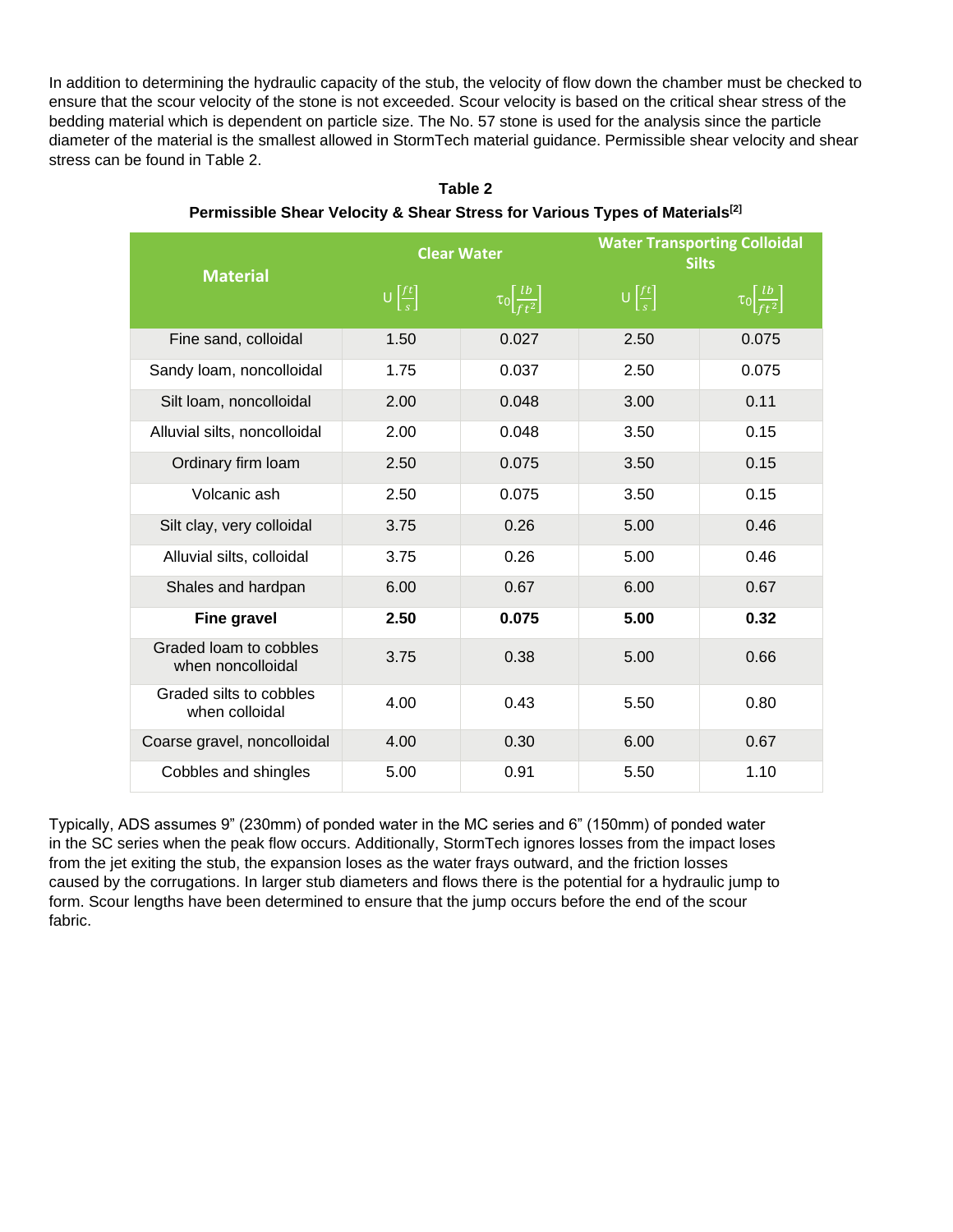| Table 2                                                                                 |
|-----------------------------------------------------------------------------------------|
| Permissible Shear Velocity & Shear Stress for Various Types of Materials <sup>[2]</sup> |

| <b>Stub</b><br><b>Diameter</b> | <b>Inlet Flow Rate per Stub per Chamber Model</b><br>$cfs\left(\frac{L}{a}\right)$ |            |               |             |              |
|--------------------------------|------------------------------------------------------------------------------------|------------|---------------|-------------|--------------|
| $in$ $(mm)$                    | LP-160                                                                             | SC-310     | SC-740/DC-780 | MC-3500     | MC-7200      |
| 6(150)                         | 0.37(10.4)                                                                         | 0.43(12.1) | 0.43(12.1)    | 0.43(12.1)  | 0.43(12.1)   |
| 8(200)                         | 0.74(20.9)                                                                         | 0.89(25.1) | 0.89(25.1)    | 0.89(25.1)  | 0.89(25.1)   |
| 10(250)                        | <b>NA</b>                                                                          | 1.32(37.3) | 1.56(44.1)    | 1.56(44.1)  | 1.56(44.1)   |
| 12 (300)                       | <b>NA</b>                                                                          | 2.07(58.5) | 2.30(65.0)    | 2.48(70.1)  | 2.48(70.1)   |
| 15 (375)                       | <b>NA</b>                                                                          | <b>NA</b>  | 2.80(79.2)    | 3.50(99.0)  | 3.50(99.0)   |
| 18 (450)                       | <b>NA</b>                                                                          | <b>NA</b>  | 2.80(79.2)    | 5.50(155.6) | 5.50 (155.6) |
| 24 (600)                       | <b>NA</b>                                                                          | <b>NA</b>  | 2.80(79.2)    | 8.50(240.5) | 9.50(268.8)  |

## **Outlet Manifolds**

The purpose of the outlet manifold "hard-pipe connection(s)" is to ensure that there are free-flooding conditions between the StormTech chambers and the outlet control structure. The outlet manifold must be able to pass the design peak outlet flow rate from the chamber system to the outlet control structure.

The premise for the ADS sizing approach is that the outlet control structure has caused the chambers to be full when the peak outlet flow occurs. Essentially, the outlet control structure has impeded flow and caused a backwater in the StormTech chambers. This premise is appropriate for most flow attenuation systems and also simplifies the design. Since the chambers are assumed to be full, the allowable flow through the chamber row is the full chamber flow area multiplied by the acceptable scour velocity. However, when the design intent is to maximize storage in the chambers, the outlet structure would cause a high tailwater and driving head would be small. Under the low driving head scenario, pipe flow is more constricting than chamber row flow.

The outlet manifold sizing then becomes full pipe flow which is dependent upon driving head, headlosses at the pipe entrance, friction losses in the pipes, fitting losses (if a manifold) and exit losses. This is solved by a simple application of the energy equation and the Darcy-Weisbach equation for piping connecting two reservoirs; the upstream reservoir elevation being the maximum water surface elevation in the chamber system and the downstream reservoir elevation being the water surface elevation caused by the outlet control (see Figure 3).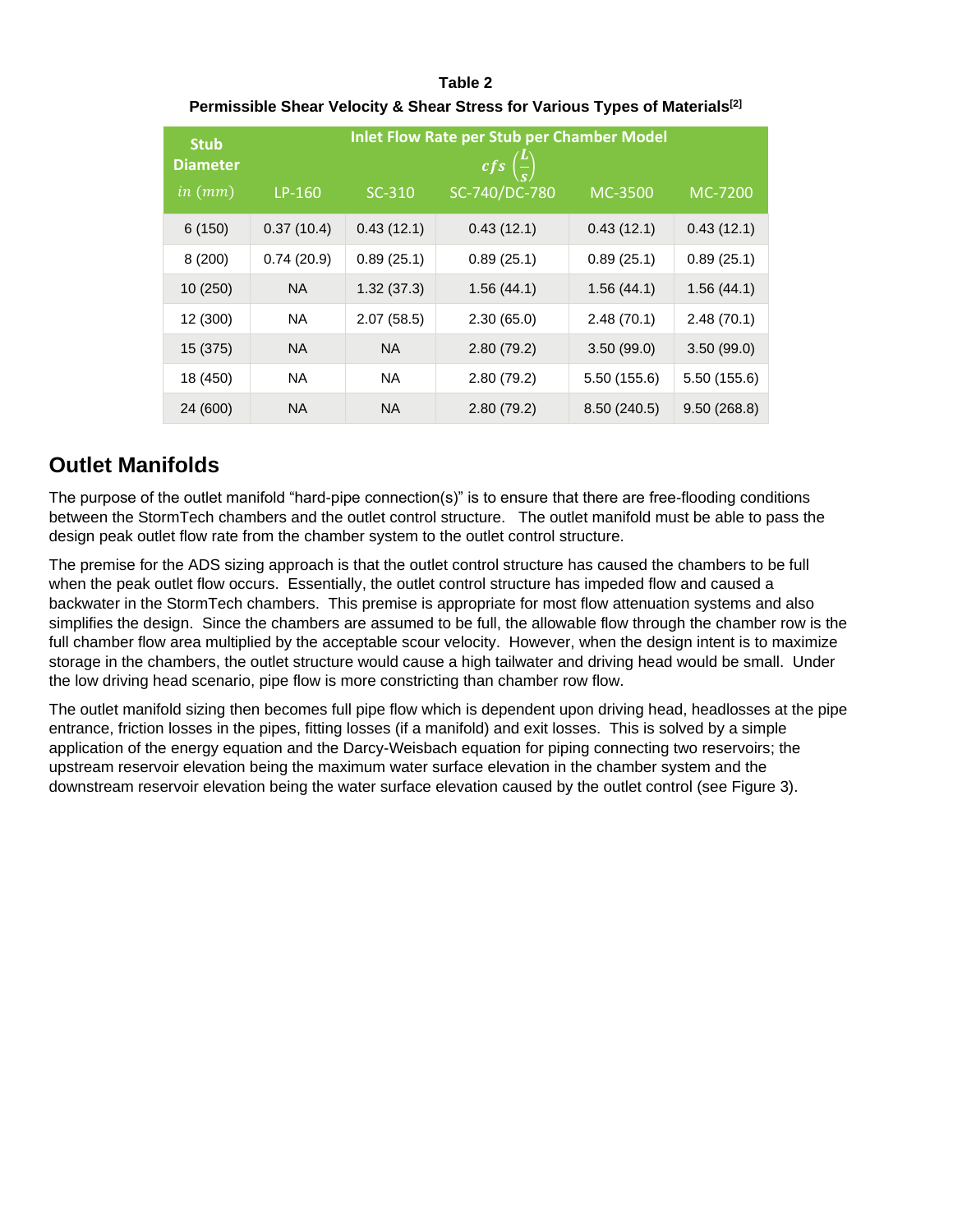**Outlet Connections (Reservoir-to-Reservoir Connection) OUTLET CONTROL STRUCTURE** OUTLET PIPE OR MANIFOLD (HARD PIPE CONNECTION) TOP OF EMBEDMENT STONE OUT FOUNDATION STONE DEPTH **FLOW CONTROL UNDERDRAIN ORIFICES WEIR PLATE** 

The formulas to be used are:

Energy Equation<sup>[4]</sup>  
\n
$$
\frac{p_1}{\gamma} + \alpha \frac{v_1^2}{2g} + z_1 = \frac{p_2}{\gamma} + \alpha \frac{v_2^2}{2g} + z_2 + h_l
$$

Where,

p  $\frac{p}{\gamma}$  = Pressure head ft (m)  $\alpha \frac{v^2}{2}$  $\frac{\partial v}{\partial g}$  = Velocity head f t (m),

 $\alpha$  = kinetic energy correction factor (typically set to 1)

 $z =$  Elevation  $ft(m)$ 

Darcy-Weisbach Formula<sup>[4]</sup>

$$
h_f=f\frac{Lv^2}{D2g}
$$

Where,

 $h_f$  = Headlosses in pipe  $ft(m)$ 

 $L =$  Length of pipe  $ft(m)$ 

$$
D = \text{Pipe diameter } ft \ (m)
$$

 $f =$  resistance coefficient

 $v^2$  $\frac{v}{2g}$  = Velocity head ft (m)

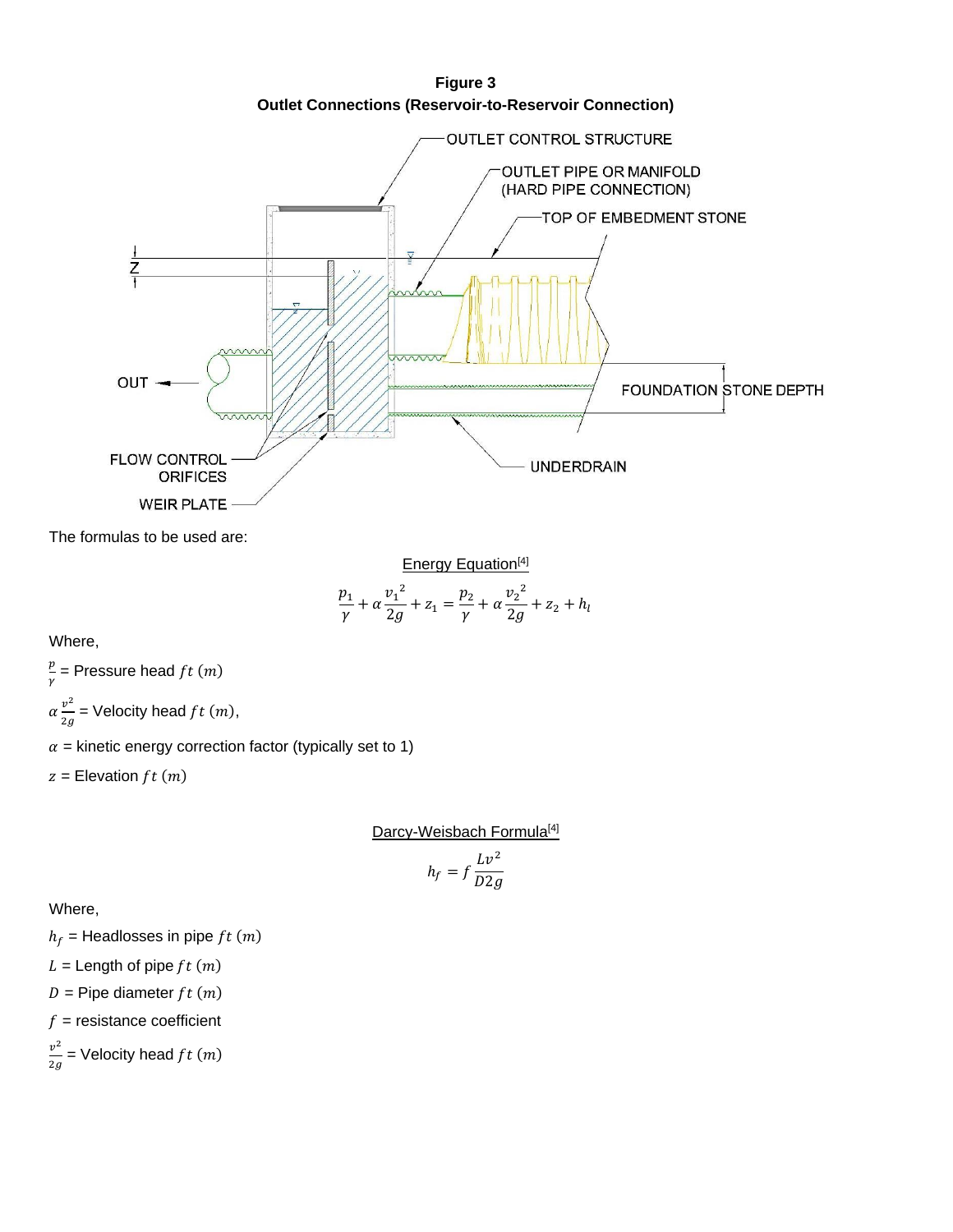Colebrook Formula<sup>[5]</sup>

$$
\frac{1}{\sqrt{f}} = 2.0 \log \left( \frac{\frac{\varepsilon}{D}}{3.7} + \frac{2.51}{Re\sqrt{f}} \right)
$$

Where,

 $f =$  Headlosses in pipe

 $D =$  Pipe diameter  $ft(m)$ 

 $Re =$  Reynolds number

ε  $\frac{\varepsilon}{D}$  = equivalent relative roughness

 $\varepsilon$  = equivalent absolute roughness

Headlosses in transitions and fittings can be calculated using the formula<sup>[4]</sup>:

$$
h_L = K \frac{v^2}{2g}
$$

Where,

 $K_e = 0.5$  for square edge inlet pipe<sup>[4]</sup>

 $K_E = 1.0$  for re-entrant (pipe into outlet control<sup>[4]</sup> structure)

 $K_L$  = 2.0 for branched tee (manifold tee)<sup>[7]</sup>

ADS solved the energy equation and the Darcy-Weisbach equation based on a driving head of 0.25 feet (76mm). The losses included are: 1 square edge inlet, 1 tee, 1 outlet and ≤ 50 ft of pipe. Suggested maximum flow rates manifold diameter as shown in Table 4. When the required pipe size exceeds the maximum allowable stub diameter that can connect to the chamber end cap a reducing manifold is required allowing for smaller individual connections to the end caps that feed the larger required manifold trunk. The number of stubs required for the reducing manifold is obtained by dividing the required outlet flow rate by the maximum allowable outlet flow rate per stub from Table 4. Size-on-size manifolds only require a single connection to meet the maximum allowable outlet flow per diameter.

#### **Table 4 Maximum Allowable Outlet Flow Rate per Stub Diameter**

| <b>Stub Diameter</b><br>in (mm) | <b>Maximum Allowable Outlet Flow Rate</b><br>$cfs\left(\frac{L}{s}\right)$ |  |  |
|---------------------------------|----------------------------------------------------------------------------|--|--|
| 6(150)                          | 0.4(11.3)                                                                  |  |  |
| 8(200)                          | 0.7(19.8)                                                                  |  |  |
| 10 (250)                        | 1.0(28.3)                                                                  |  |  |
| 12 (300)                        | 2.0(56.6)                                                                  |  |  |
| 15 (375)                        | 2.7(76.4)                                                                  |  |  |
| 18 (450)                        | 4.0(133.2)                                                                 |  |  |
| 24 (600)                        | 7.0(198.2)                                                                 |  |  |
| 30 (750)                        | 11.0 (311.4)                                                               |  |  |
| 36 (900)                        | 16.0 (453.0)                                                               |  |  |
| 42 (1050)                       | 22.0 (622.9)                                                               |  |  |
| 48 (1200)                       | 28.0 (792.8)                                                               |  |  |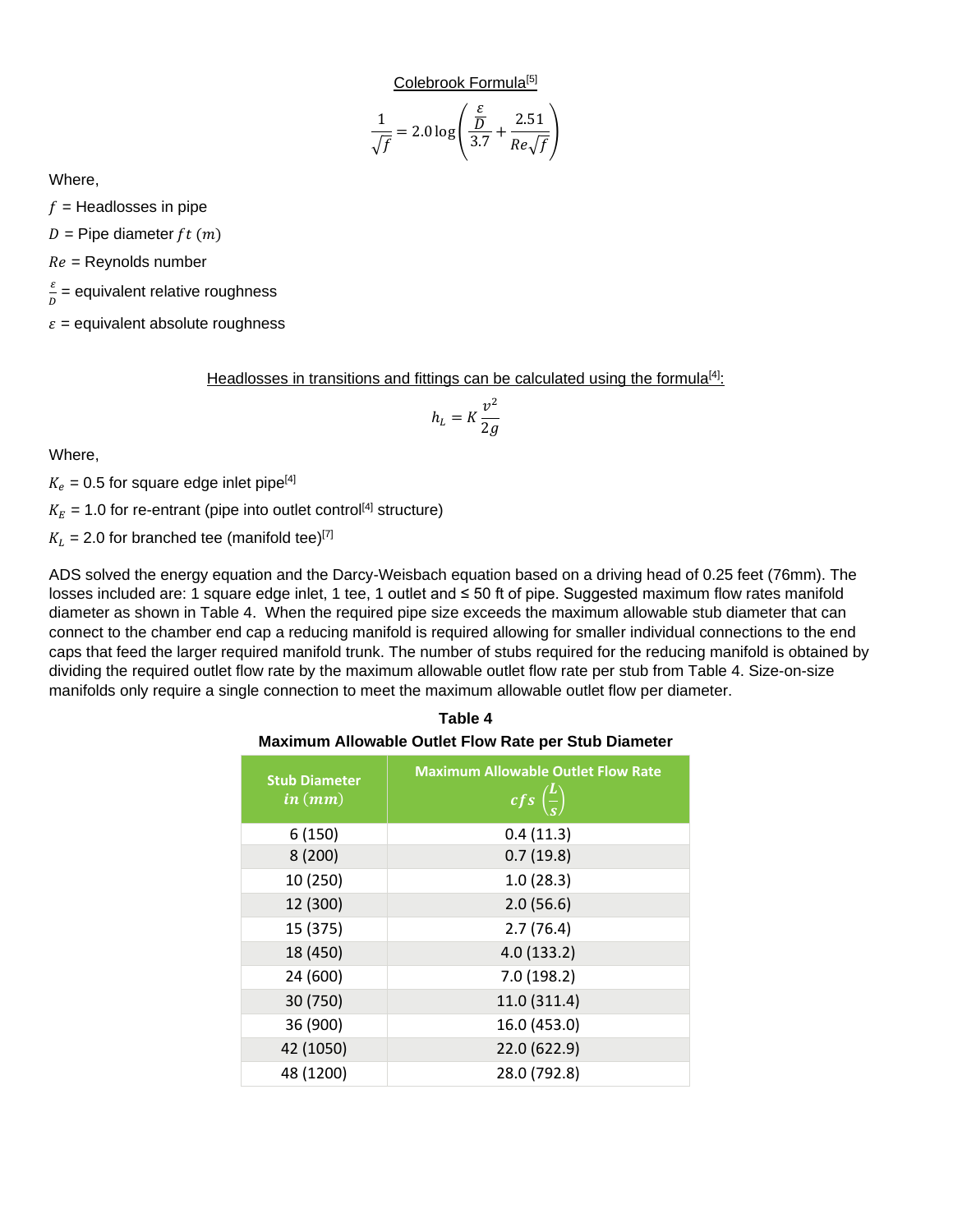#### **Figure 4**

**Determining Maximum Allowable Outlet Flow for Reducing Manifolds**



Figure 4 shows how the maximum allowable outlet flow is determined for a reducing manifold. In this case the four 12" stubs provide 2.0  $cfs$  (56.6  $\frac{L}{s}$  $\frac{L}{s}$ ) each for a total of 8.0  $cfs$  (226.4  $\frac{L}{s}$  $\frac{2}{s}$ ). These stubs will feed the trunk which has a maximum allowable outlet flow of 7.0  $cfs$  (198.1  $\frac{L}{s}$  $\frac{2}{s}$ ) (see Table 4). The lesser of these two values should be chosen. Therefore, the maximum allowable outlet flow for this example is 7.0  $cfs$  (198.1  $\frac{L}{z}$  $\frac{2}{s}$ ) . If only three 12" stubs were provided (for a total of 6.0 *cfs*, 169.8  $\frac{L}{2}$  $\frac{L}{s}$ ) then 6.0  $cfs$  (169.8  $\frac{L}{s}$  $\frac{L}{s}$ ) would be the maximum allowable outlet flow.

## **Manifold Configuration**

In addition to conveying the peak flow rates, StormTech manifolds are designed to distribute water across the chamber system and provide a direct flow path from inlet to outlet. For wider beds, manifold stubs are spaced out over the available rows. Spread configurations help prevent conditions where lateral flow through the embedment stone limits the distribution across the system. Figure 5 shows an example of two manifold configurations; one where flow is limited by lateral flow through the embedment stone and one where flow has a direct path from inlet to outlet.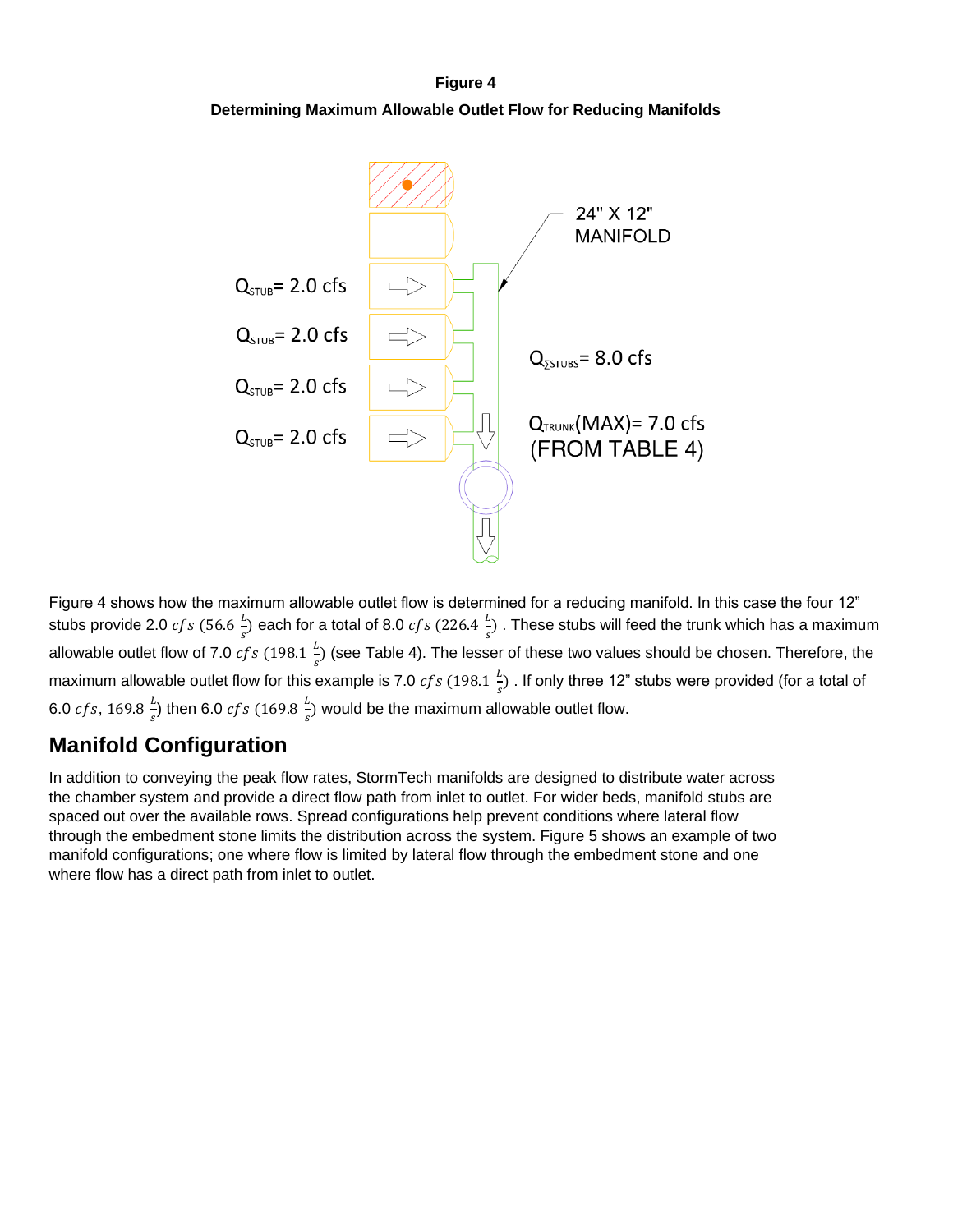#### **Figure 5**

#### **Flow Path through StormTech Systems based on Manifold Configuration**



**Flow forced through foundation stone**



**Free flow through chamber row**